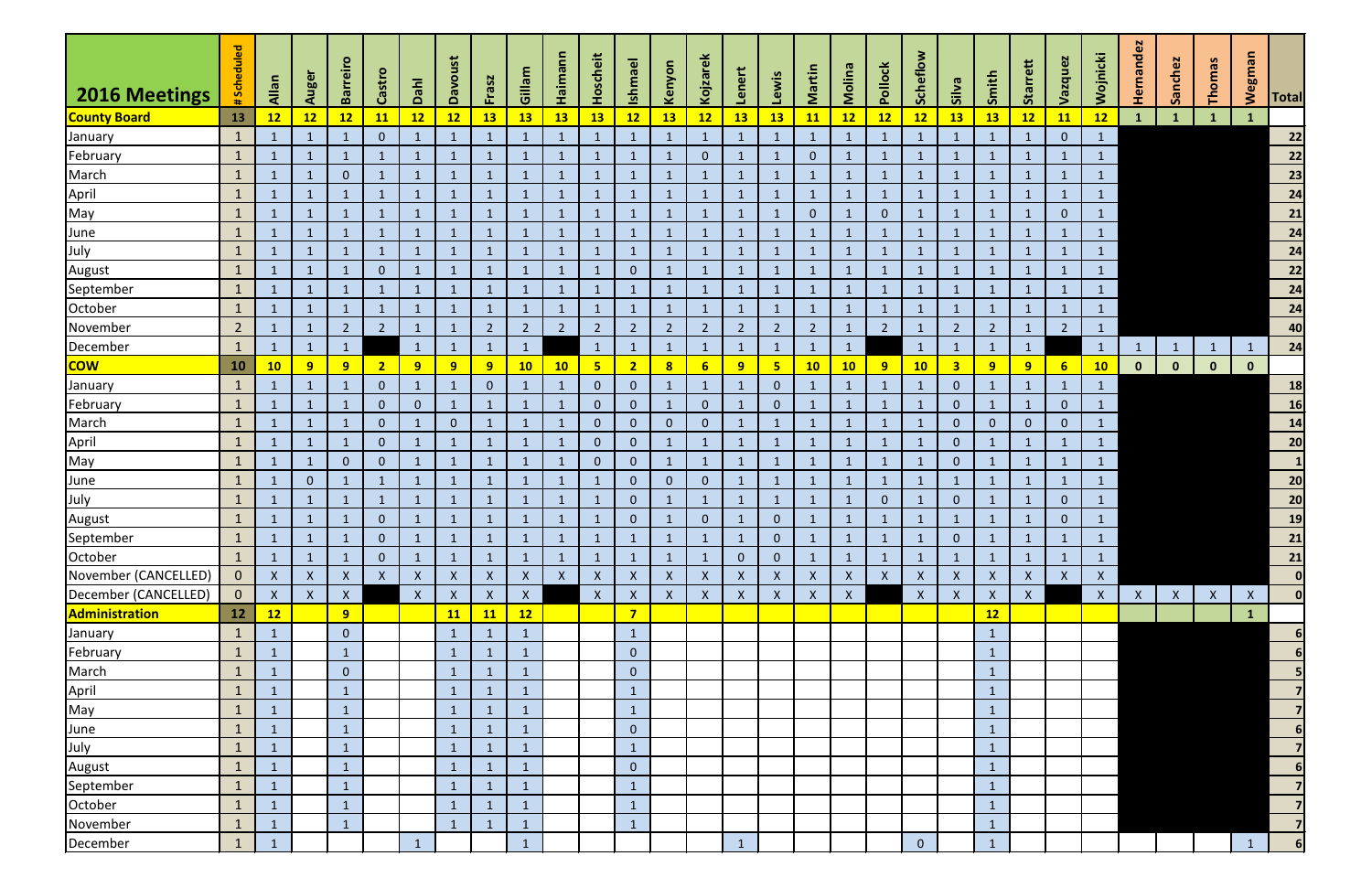| <b>2016 Meetings</b>        | #Scheduled     | Allan              | Auger            | <b>Barreiro</b> | Castro | Dahl           | <b>Davoust</b> | Frasz           | Gillam | Haimann        | Hoscheit | <b>Ishmael</b> | Kenyon             | Kojzarek       | Lenert       | Lewis          | Martin       | Molina             | Pollock        | Scheflow                  | Silva | Smith        | Starrett | Vazquez        | Wojnicki     | Hernandez       | Sanchez      | <b>Thomas</b> | Wegman       | <b>Total</b>               |
|-----------------------------|----------------|--------------------|------------------|-----------------|--------|----------------|----------------|-----------------|--------|----------------|----------|----------------|--------------------|----------------|--------------|----------------|--------------|--------------------|----------------|---------------------------|-------|--------------|----------|----------------|--------------|-----------------|--------------|---------------|--------------|----------------------------|
| <b>Agriculture</b>          | 11             | <b>11</b>          | <b>11</b>        |                 |        |                |                |                 |        | <b>11</b>      |          |                | 11                 |                |              | 8 <sup>1</sup> |              | 6 <sup>1</sup>     |                |                           |       | <b>11</b>    |          |                |              |                 |              |               |              |                            |
| January                     | $\mathbf{1}$   |                    | $\mathbf{1}$     |                 |        |                |                |                 |        | $\mathbf{1}$   |          |                | $\mathbf{1}$       |                |              | $\mathbf{1}$   |              | $\mathbf{1}$       |                |                           |       | $\mathbf{1}$ |          |                |              |                 |              |               |              | $\overline{7}$             |
| February                    | $\mathbf{1}$   |                    | $\mathbf{1}$     |                 |        |                |                |                 |        | $\mathbf{1}$   |          |                | $\mathbf{1}$       |                |              | $\mathbf{1}$   |              | $\mathbf{0}$       |                |                           |       | $\mathbf{1}$ |          |                |              |                 |              |               |              | $6 \overline{6}$           |
| March                       | $\vert$ 1      |                    | $\mathbf{1}$     |                 |        |                |                |                 |        | $\mathbf{1}$   |          |                | $\mathbf{1}$       |                |              | $\mathbf{1}$   |              | $1\,$              |                |                           |       | $\mathbf{1}$ |          |                |              |                 |              |               |              | $\overline{7}$             |
| April                       | $\mathbf{1}$   |                    | $\mathbf{1}$     |                 |        |                |                |                 |        | $\mathbf{1}$   |          |                | $\mathbf{1}$       |                |              | $\mathbf{1}$   |              | $\overline{0}$     |                |                           |       | $\mathbf{1}$ |          |                |              |                 |              |               |              | $\overline{\phantom{a}}$   |
| May                         | $\mathbf{1}$   | -1                 | $\mathbf{1}$     |                 |        |                |                |                 |        | $\mathbf{1}$   |          |                | $\mathbf{1}$       |                |              | $\overline{0}$ |              | $\mathbf{1}$       |                |                           |       | $\mathbf{1}$ |          |                |              |                 |              |               |              | $\overline{\phantom{a}}$   |
| June                        | $\mathbf{1}$   |                    | $\mathbf{1}$     |                 |        |                |                |                 |        | $\mathbf{1}$   |          |                | $\mathbf{1}$       |                |              | $\mathbf{1}$   |              | $\mathbf{0}$       |                |                           |       | $\mathbf{1}$ |          |                |              |                 |              |               |              | $\overline{\phantom{0}}$ 6 |
| July                        | $\mathbf{1}$   |                    | $\mathbf{1}$     |                 |        |                |                |                 |        | $\mathbf{1}$   |          |                | $\mathbf{1}$       |                |              | $\overline{0}$ |              | $\pmb{0}$          |                |                           |       | $\mathbf{1}$ |          |                |              |                 |              |               |              | $\overline{\mathbf{5}}$    |
| August                      | $\mathbf{1}$   | $\mathbf{1}$       | $\mathbf{1}$     |                 |        |                |                |                 |        | $\mathbf{1}$   |          |                | $\mathbf{1}$       |                |              | $\mathbf{1}$   |              | $\mathbf{1}$       |                |                           |       | $\mathbf{1}$ |          |                |              |                 |              |               |              | $\overline{7}$             |
| September                   | $\mathbf{1}$   | 1                  | $\mathbf{1}$     |                 |        |                |                |                 |        | $\mathbf{1}$   |          |                | $\mathbf{1}$       |                |              | $\mathbf{1}$   |              | $\mathbf{1}$       |                |                           |       | $\mathbf{1}$ |          |                |              |                 |              |               |              | $\overline{7}$             |
| October                     | $\mathbf{1}$   |                    | $\mathbf{1}$     |                 |        |                |                |                 |        | $\mathbf{1}$   |          |                | $\mathbf{1}$       |                |              | $\mathbf{1}$   |              | $\mathbf 1$        |                |                           |       | $\mathbf{1}$ |          |                |              |                 |              |               |              | $\overline{7}$             |
| November                    | $\mathbf{1}$   |                    | $\mathbf{1}$     |                 |        |                |                |                 |        | $\mathbf{1}$   |          |                | $\mathbf{1}$       |                |              | $\overline{0}$ |              | $\overline{0}$     |                |                           |       | $\mathbf{1}$ |          |                |              |                 |              |               |              | 5 <sup>1</sup>             |
| December (CANCELLED)        | $\overline{0}$ |                    | $\boldsymbol{X}$ | $\mathsf{X}^-$  |        |                | $\mathsf{X}$   |                 |        |                |          | $\mathsf{X}$   | $\pmb{\mathsf{X}}$ |                |              |                |              | $\mathsf{X}$       |                |                           |       | $\mathsf{X}$ |          |                |              |                 |              |               |              | 0                          |
| <b>Development</b>          | 12             |                    |                  | 12              |        | 10             | $\bullet$      | 12              |        | 10             |          |                | 12                 | 12             |              |                | 12           |                    | 9              |                           |       | 12           |          |                |              |                 |              |               |              |                            |
| January                     | $\mathbf{1}$   |                    |                  | $\mathbf{1}$    |        | $\mathbf{1}$   |                |                 |        | $\mathbf{1}$   |          |                | $\mathbf{1}$       | 1              |              |                | $\mathbf{1}$ |                    | $\mathbf{1}$   |                           |       | $\mathbf{1}$ |          |                |              |                 |              |               |              | $\overline{9}$             |
| February                    | $\mathbf{1}$   |                    |                  | $\mathbf{1}$    |        | $\mathbf{1}$   |                |                 |        | $\mathbf{1}$   |          |                | $\mathbf{1}$       |                |              |                | 1            |                    | $\mathbf{1}$   |                           |       | $\mathbf{1}$ |          |                |              |                 |              |               |              | $\overline{9}$             |
| March                       | $\mathbf{1}$   |                    |                  | $\mathbf{1}$    |        | $\mathbf{1}$   |                | $\sqrt{1}$      |        | $\overline{0}$ |          |                | $\mathbf{1}$       | $\mathbf{1}$   |              |                | $\mathbf{1}$ |                    | $\mathbf{1}$   |                           |       | $\mathbf{1}$ |          |                |              |                 |              |               |              | $\overline{\mathbf{8}}$    |
| April                       | $\mathbf{1}$   |                    |                  | $\mathbf{1}$    |        | $\mathbf{1}$   |                | $\mathbf{1}$    |        | $\mathbf{1}$   |          |                | $\mathbf{1}$       | $\mathbf{1}$   |              |                | $\mathbf{1}$ |                    | $\mathbf{1}$   |                           |       | $\mathbf{1}$ |          |                |              |                 |              |               |              | $\overline{9}$             |
| May                         | $\mathbf{1}$   |                    |                  | $\mathbf{1}$    |        | $\mathbf{1}$   |                | 1               |        | $\mathbf{1}$   |          |                | $\mathbf{1}$       | $\overline{1}$ |              |                | $\mathbf{1}$ |                    | $\overline{0}$ |                           |       | $\mathbf{1}$ |          |                |              |                 |              |               |              | $\overline{\mathbf{8}}$    |
| June                        | $\mathbf{1}$   |                    |                  | $\mathbf{1}$    |        | $\mathbf{1}$   |                | $\mathbf{1}$    |        | $\mathbf{1}$   |          |                | $\mathbf{1}$       | $\sqrt{1}$     |              |                | $\mathbf{1}$ |                    | $\mathbf{1}$   |                           |       | $\mathbf{1}$ |          |                |              |                 |              |               |              | $\overline{9}$             |
| July                        | $\mathbf{1}$   |                    |                  | $\mathbf{1}$    |        | $\mathbf{1}$   |                |                 |        | $\mathbf{1}$   |          |                | $\mathbf{1}$       |                |              |                | $\mathbf{1}$ |                    | $\mathbf{1}$   |                           |       | $\mathbf{1}$ |          |                |              |                 |              |               |              | $\overline{9}$             |
| August                      | $\mathbf{1}$   |                    |                  | 1               |        | $\mathbf{1}$   |                |                 |        | $\mathbf{1}$   |          |                | $\mathbf{1}$       | $\mathbf{1}$   |              |                | $\mathbf{1}$ |                    | $\overline{0}$ |                           |       | $\mathbf{1}$ |          |                |              |                 |              |               |              | $\overline{\mathbf{8}}$    |
| September                   | $\mathbf{1}$   |                    |                  | $\mathbf{1}$    |        | $\mathbf{1}$   |                | $\mathbf{1}$    |        | $\mathbf{1}$   |          |                | $\mathbf{1}$       | $\mathbf{1}$   |              |                | $\mathbf{1}$ |                    | $\mathbf{1}$   |                           |       | $\mathbf{1}$ |          |                |              |                 |              |               |              | $\overline{9}$             |
| October                     | $\mathbf{1}$   |                    |                  | $\mathbf{1}$    |        | $\overline{0}$ |                | $\mathbf 1$     |        | $\mathbf{1}$   |          |                | $\mathbf{1}$       | $\mathbf{1}$   |              |                | $\mathbf{1}$ |                    | $\mathbf{1}$   |                           |       | $\mathbf{1}$ |          |                |              |                 |              |               |              | 8                          |
| November                    | $\vert$ 1      |                    |                  | 1               |        | $\mathbf{0}$   |                | $\mathbf{1}$    |        | $\mathbf{1}$   |          |                | $\vert$ 1          | $\mathbf{1}$   |              |                | $\mathbf{1}$ |                    | $\mathbf{1}$   |                           |       | $\mathbf{1}$ |          |                |              |                 |              |               |              | $\boldsymbol{8}$           |
| December                    | $\mathbf{1}$   |                    | $\overline{0}$   | 1               |        | $\mathbf{1}$   |                | $\mathbf{1}$    |        |                |          |                | $\mathbf{1}$       | $\overline{1}$ | $\mathbf{1}$ |                | $\mathbf{1}$ |                    |                |                           |       | $\mathbf{1}$ |          |                |              |                 |              |               |              | $\boldsymbol{8}$           |
| <b>Energy/Environmental</b> | <b>11</b>      | 10                 |                  |                 |        |                |                |                 |        |                |          | 8              | 11                 |                |              |                |              | $\overline{7}$     |                | 9                         |       |              |          | 8              | 10           | $\mathbf{1}$    | $\mathbf{1}$ |               | $\mathbf{1}$ |                            |
| January                     | $\mathbf{1}$   | $\mathbf{1}$       |                  |                 |        |                |                |                 |        |                |          | $\mathbf{1}$   | $\mathbf{1}$       |                |              |                |              | $\mathbf{1}$       |                | $\mathbf{1}$              |       |              |          | $\mathbf{1}$   | $\mathbf{1}$ |                 |              |               |              | $\overline{7}$             |
| February (CANCELLED)        | $\overline{0}$ | $\pmb{\mathsf{X}}$ |                  |                 |        |                |                |                 |        |                |          | $\mathsf X$    | $\mathsf X$        |                |              |                |              | $\pmb{\mathsf{X}}$ |                | $\boldsymbol{\mathsf{X}}$ |       |              |          | $\mathsf X$    | $\mathsf X$  |                 |              |               |              | 0                          |
| March                       | $\mathbf{1}$   | $\mathbf{1}$       |                  |                 |        |                |                |                 |        |                |          | $\overline{0}$ | $\mathbf{1}$       |                |              |                |              | $\mathbf{0}$       |                | $\mathbf{1}$              |       |              |          | $\overline{0}$ | $\mathbf{1}$ |                 |              |               |              | $\overline{4}$             |
| April                       | $\mathbf{1}$   |                    |                  |                 |        |                |                |                 |        |                |          | $\mathbf{1}$   | $\mathbf{1}$       |                |              |                |              | $\mathbf{1}$       |                | $\mathbf{1}$              |       |              |          | $\mathbf{1}$   | $\mathbf{1}$ |                 |              |               |              | $\overline{7}$             |
| May                         | $\mathbf{1}$   | $\mathbf{1}$       |                  |                 |        |                |                |                 |        |                |          | $\mathbf{1}$   | $\mathbf{1}$       |                |              |                |              | $\mathbf{1}$       |                | $\mathbf{1}$              |       |              |          | $\mathbf{0}$   | $\mathbf{1}$ |                 |              |               |              | $6 \overline{6}$           |
| June                        | $\mathbf{1}$   | $\mathbf{1}$       |                  |                 |        |                |                |                 |        |                |          | $\overline{0}$ | $\mathbf{1}$       |                |              |                |              | $\mathbf{1}$       |                | $\mathbf{1}$              |       |              |          | $\mathbf{1}$   | $\mathbf{1}$ |                 |              |               |              | 6                          |
| July                        | $\mathbf{1}$   | $\mathbf{1}$       |                  |                 |        |                |                |                 |        |                |          | $\mathbf{1}$   | $\mathbf{1}$       |                |              |                |              | $\mathbf{0}$       |                | $\mathbf{1}$              |       |              |          | $\mathbf{1}$   | $\mathbf{1}$ |                 |              |               |              | 6                          |
| August                      | $\mathbf{1}$   | $\mathbf{1}$       |                  |                 |        |                |                |                 |        |                |          | $\mathbf{1}$   | $\mathbf{1}$       |                |              |                |              | $\mathbf{0}$       |                | $\mathbf{1}$              |       |              |          | $\mathbf{1}$   | $\mathbf{1}$ |                 |              |               |              | $\overline{\phantom{a}}$ 6 |
| September                   | $\mathbf{1}$   | $\mathbf 1$        |                  |                 |        |                |                |                 |        |                |          | $\mathbf{1}$   | $\mathbf{1}$       |                |              |                |              | $\mathbf{1}$       |                | $\mathbf{1}$              |       |              |          | $\mathbf{1}$   | $\mathbf{1}$ |                 |              |               |              | $\overline{7}$             |
| October                     | $\mathbf{1}$   | $\mathbf{1}$       |                  |                 |        |                |                |                 |        |                |          | $\mathbf{1}$   | $\mathbf{1}$       |                |              |                |              | $\mathbf 1$        |                | $\mathbf{1}$              |       |              |          | $\mathbf{1}$   | $\mathbf{1}$ |                 |              |               |              | $\overline{7}$             |
| November                    | $\mathbf{1}$   | $\mathbf{1}$       |                  |                 |        |                |                |                 |        |                |          | $\mathbf{1}$   | $\mathbf{1}$       |                |              |                |              | $\mathbf{1}$       |                | $\mathbf{0}$              |       |              |          | $\mathbf{1}$   | $\mathbf{1}$ |                 |              |               |              | $6 \overline{6}$           |
| December                    | $\mathbf{1}$   |                    |                  | $\mathbf{1}$    |        |                | $\mathbf{1}$   | $\vert 1 \vert$ |        |                |          |                | $\mathbf{1}$       |                |              |                |              |                    |                |                           |       |              |          |                |              | $\vert 1 \vert$ | $\mathbf{1}$ |               | $\mathbf{1}$ | $\overline{7}$             |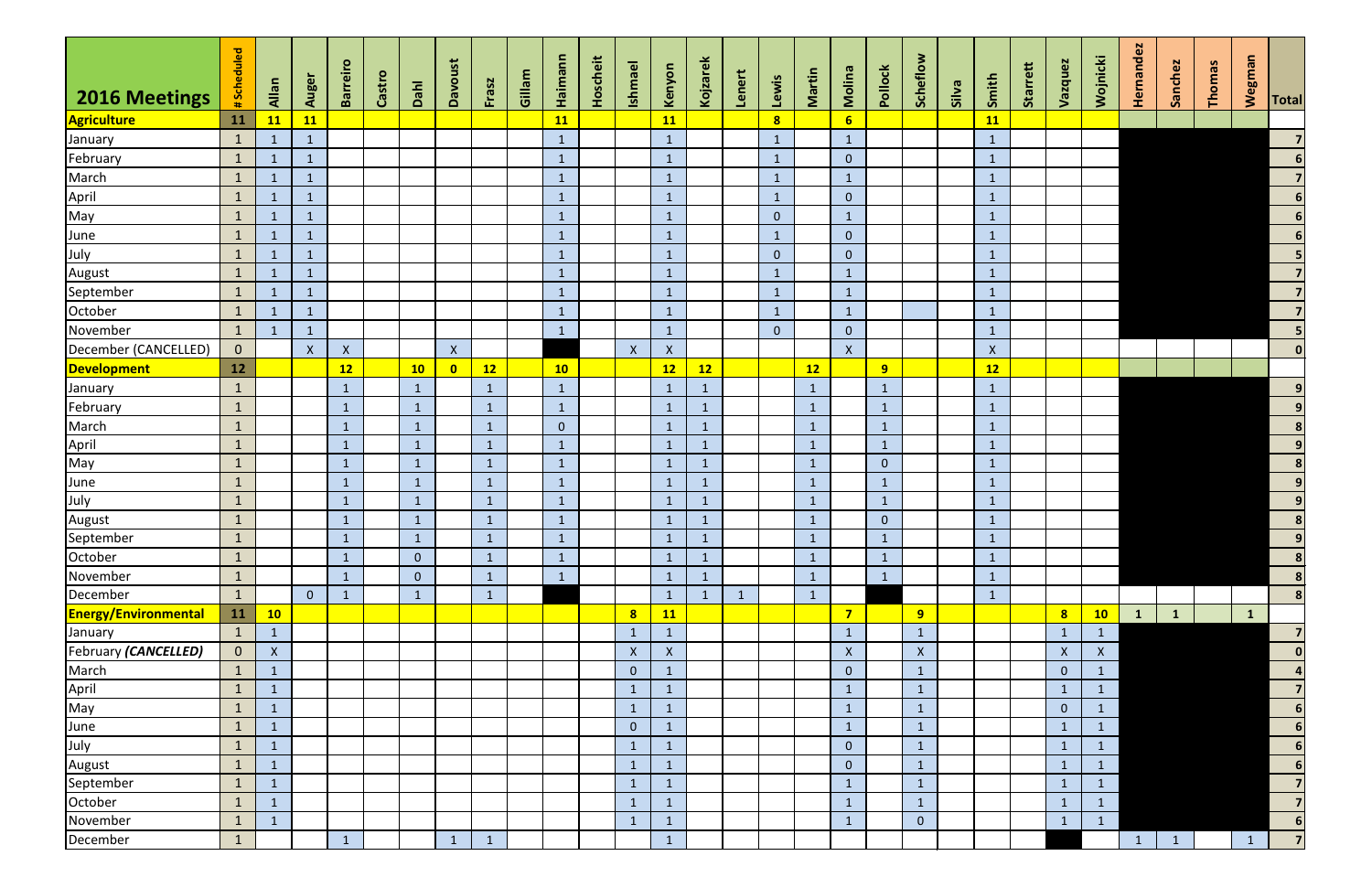|                       | #Scheduled     |                    |                         | <b>Barreiro</b> |                  |                | Davoust                 |              |                | Haimann | Hoscheit       | <b>Ishmael</b> |        | Kojzarek     |                |       |              |        |              | Scheflow           |                |                | Starrett     | Vazquez | Wojnicki       | Hernandez | Sanchez | Thomas | wegman       |                             |
|-----------------------|----------------|--------------------|-------------------------|-----------------|------------------|----------------|-------------------------|--------------|----------------|---------|----------------|----------------|--------|--------------|----------------|-------|--------------|--------|--------------|--------------------|----------------|----------------|--------------|---------|----------------|-----------|---------|--------|--------------|-----------------------------|
| <b>2016 Meetings</b>  |                | Allan              | Auger                   |                 | Castro           | Danh           |                         | Frasz        | Gillam         |         |                |                | Kenyon |              | Lenert         | Lewis | Martin       | Molina | Pollock      |                    | <b>Silva</b>   | Smith          |              |         |                |           |         |        |              |                             |
| <b>Executive</b>      | 12             | 12                 | $\overline{\mathbf{0}}$ | 11              | 9 <sup>°</sup>   |                | <b>11</b>               | 12           | <b>11</b>      |         | 8 <sup>1</sup> |                |        | 12           | 12             |       |              |        | 11           |                    | <b>11</b>      | 11             | 12           |         | 11             |           |         |        |              | <b>Total</b>                |
| January               | $\mathbf{1}$   |                    |                         | $\mathbf{1}$    | $\mathbf{1}$     |                | $\mathbf{1}$            |              | $\mathbf{1}$   |         | $\overline{0}$ |                |        | $\mathbf{1}$ | $\mathbf{1}$   |       |              |        | $\mathbf{1}$ |                    | $\overline{0}$ | $\mathbf{1}$   | $\mathbf{1}$ |         | $\mathbf{1}$   |           |         |        |              | $12$                        |
| February              | $\mathbf{1}$   |                    |                         | $\mathbf{1}$    | 1                |                | $\overline{0}$          |              | $\mathbf{1}$   |         | $\mathbf{1}$   |                |        | $\mathbf{1}$ | $\mathbf{1}$   |       |              |        | $\mathbf{1}$ |                    |                | $\mathbf{1}$   | $\mathbf{1}$ |         | $\mathbf{1}$   |           |         |        |              | 13                          |
| March                 | $\mathbf{1}$   | $\mathbf{1}$       |                         | $\mathbf{1}$    | $\mathbf{1}$     |                | $\mathbf{1}$            | $\mathbf 1$  | $\mathbf{1}$   |         | $\mathbf{1}$   |                |        | $\mathbf{1}$ | $\mathbf{1}$   |       |              |        | $\mathbf{1}$ |                    | $\mathbf{1}$   | $\mathbf{1}$   | $\mathbf{1}$ |         | $\mathbf{1}$   |           |         |        |              | $\overline{\phantom{a}}$ 14 |
| April                 | $\mathbf{1}$   | -1                 |                         | $\mathbf{1}$    | $\mathbf{1}$     |                | $\mathbf{1}$            | $\mathbf{1}$ | $\mathbf{1}$   |         | $\overline{0}$ |                |        | $\mathbf{1}$ | $\mathbf{1}$   |       |              |        | $\mathbf{1}$ |                    | $\mathbf{1}$   | $\mathbf{1}$   | $\mathbf{1}$ |         | $\mathbf{1}$   |           |         |        |              | 13                          |
| May                   | $\mathbf{1}$   | -1                 |                         | $\overline{0}$  | -1               |                | $\mathbf{1}$            |              | $\overline{0}$ |         | $\mathbf{1}$   |                |        | $\mathbf{1}$ | $\mathbf{1}$   |       |              |        | $\mathbf{1}$ |                    |                | $\mathbf{1}$   | $\mathbf{1}$ |         | $\mathbf{1}$   |           |         |        |              | $\overline{12}$             |
| June                  | $\mathbf{1}$   |                    |                         | $\mathbf{1}$    |                  |                | $\mathbf{1}$            |              | $\mathbf{1}$   |         | $\mathbf{1}$   |                |        | $\mathbf{1}$ |                |       |              |        | $\mathbf{1}$ |                    |                | $\mathbf{1}$   | $\mathbf{1}$ |         | $\mathbf{1}$   |           |         |        |              | 14                          |
| July                  | $\mathbf{1}$   | $\mathbf 1$        |                         | $\mathbf{1}$    | $\mathbf{1}$     |                | $\mathbf{1}$            | $\sqrt{1}$   | $\mathbf{1}$   |         | $\mathbf{1}$   |                |        | $\mathbf{1}$ | $\mathbf{1}$   |       |              |        | $\mathbf{1}$ |                    | $\mathbf{1}$   | $\mathbf{1}$   | $\mathbf{1}$ |         | $\mathbf{1}$   |           |         |        |              | 14                          |
| August                | $\mathbf{1}$   | $\mathbf 1$        |                         | $\mathbf{1}$    | $\mathbf{1}$     |                | $\mathbf{1}$            |              | $\mathbf{1}$   |         | $\overline{0}$ |                |        | $\mathbf{1}$ | $\mathbf{1}$   |       |              |        | $\mathbf{1}$ |                    | $\mathbf{1}$   | $\mathbf{1}$   | $\mathbf{1}$ |         | $\mathbf{1}$   |           |         |        |              | $\overline{\mathbf{13}}$    |
| September             | $\mathbf{1}$   | 1                  |                         | $\mathbf{1}$    | $\mathbf{0}$     |                | $\mathbf{1}$            | -1           | $\mathbf{1}$   |         | $\mathbf{1}$   |                |        | $\mathbf{1}$ | $\mathbf{1}$   |       |              |        | $\mathbf{1}$ |                    | $\mathbf{1}$   | $\mathbf{1}$   | $\mathbf{1}$ |         | $\overline{0}$ |           |         |        |              | $\overline{\mathbf{12}}$    |
| October               | $\mathbf{1}$   | 1                  |                         | $\mathbf{1}$    | $\mathbf{1}$     |                | $\mathbf{1}$            |              | $\mathbf{1}$   |         | $\mathbf{0}$   |                |        | $\mathbf{1}$ | $\mathbf{1}$   |       |              |        | $\mathbf{1}$ |                    |                | $\mathbf{1}$   | $\mathbf{1}$ |         | $\mathbf{1}$   |           |         |        |              | $\frac{13}{13}$             |
| November              | $\mathbf{1}$   |                    |                         | $\mathbf{1}$    | $\overline{0}$   |                | $\mathbf{1}$            |              | $\mathbf{1}$   |         | $\mathbf{1}$   |                |        | $\mathbf{1}$ | $\mathbf{1}$   |       |              |        | $\mathbf{1}$ |                    |                | $\overline{0}$ | $\mathbf{1}$ |         | $\mathbf{1}$   |           |         |        |              | $12$                        |
| December              | $\mathbf{1}$   |                    |                         | $\mathbf{1}$    |                  |                | $\mathbf{1}$            |              | $\mathbf{1}$   |         | $\mathbf{1}$   |                |        | $\mathbf{1}$ | $\mathbf{1}$   |       |              |        |              |                    |                | $\mathbf{1}$   | $\mathbf{1}$ |         | $\mathbf{1}$   |           |         |        |              | $\overline{\mathbf{12}}$    |
| <b>Finance/Budget</b> | 11             | 10                 |                         | <b>11</b>       | $\overline{7}$   |                |                         | 10           |                |         | <b>11</b>      |                |        |              |                |       |              |        |              |                    |                | 10             | <b>11</b>    |         |                |           |         |        | $\mathbf{0}$ |                             |
| January               | $\mathbf{1}$   | 1                  |                         | $\mathbf{1}$    | $\overline{0}$   |                |                         | $\mathbf{0}$ |                |         | $\mathbf{1}$   |                |        |              |                |       |              |        |              |                    |                | $\mathbf{1}$   | $\mathbf{1}$ |         |                |           |         |        |              |                             |
| February              | $\mathbf{1}$   | 1                  |                         | $\mathbf{1}$    | $\mathbf{1}$     |                |                         | $\mathbf{1}$ |                |         | $\mathbf{1}$   |                |        |              |                |       |              |        |              |                    |                | $\mathbf{1}$   | $\mathbf{1}$ |         |                |           |         |        |              |                             |
| March                 | $\mathbf{1}$   |                    |                         | $\mathbf{1}$    | $\mathbf 1$      |                |                         |              |                |         | $\mathbf{1}$   |                |        |              |                |       |              |        |              |                    |                | $\overline{0}$ | $\mathbf{1}$ |         |                |           |         |        |              | 6                           |
| April                 | $\mathbf{1}$   |                    |                         | $\mathbf{1}$    |                  |                |                         |              |                |         | $\mathbf{1}$   |                |        |              |                |       |              |        |              |                    |                | $\mathbf{1}$   | $\mathbf{1}$ |         |                |           |         |        |              | $\overline{7}$              |
| May                   | $\mathbf{1}$   |                    |                         | $\mathbf{1}$    |                  |                |                         |              |                |         | $\mathbf{1}$   |                |        |              |                |       |              |        |              |                    |                | $\mathbf{1}$   | $\mathbf{1}$ |         |                |           |         |        |              | $\overline{\mathbf{z}}$     |
| June                  | $\mathbf{1}$   | -1                 |                         | $\mathbf{1}$    | $\mathbf{1}$     |                |                         | $\mathbf{1}$ |                |         | $\mathbf{1}$   |                |        |              |                |       |              |        |              |                    |                | $\mathbf{1}$   | $\mathbf{1}$ |         |                |           |         |        |              | $\overline{7}$              |
| July                  | $\mathbf{1}$   | $\mathbf 1$        |                         | $\mathbf{1}$    | $\mathbf{1}$     |                |                         | $\mathbf{1}$ |                |         | $\mathbf{1}$   |                |        |              |                |       |              |        |              |                    |                | $\mathbf{1}$   | $\mathbf{1}$ |         |                |           |         |        |              | $\overline{\mathbf{z}}$     |
| August                | $\mathbf{1}$   | -1                 |                         | $\mathbf{1}$    | $\overline{0}$   |                |                         | 1            |                |         | $\mathbf{1}$   |                |        |              |                |       |              |        |              |                    |                | $\mathbf{1}$   | $\mathbf{1}$ |         |                |           |         |        |              | $6 \mid$                    |
| September             | $\mathbf{1}$   |                    |                         | $\mathbf{1}$    | $\boldsymbol{0}$ |                |                         |              |                |         | $\mathbf{1}$   |                |        |              |                |       |              |        |              |                    |                | $\mathbf{1}$   | $\mathbf{1}$ |         |                |           |         |        |              | 6                           |
| October               | $\mathbf{1}$   |                    |                         | $\mathbf{1}$    |                  |                |                         |              |                |         | $\mathbf{1}$   |                |        |              |                |       |              |        |              |                    |                | $\mathbf{1}$   | $\mathbf{1}$ |         |                |           |         |        |              | $\overline{\mathbf{z}}$     |
| November              | $\mathbf{1}$   | $\mathbf{0}$       |                         | $\mathbf{1}$    | $\boldsymbol{0}$ |                |                         |              |                |         | $\mathbf{1}$   |                |        |              |                |       |              |        |              |                    |                | $\mathbf{1}$   | $\mathbf{1}$ |         |                |           |         |        |              |                             |
| December (CANCELLED)  | $\overline{0}$ | $\pmb{\mathsf{X}}$ |                         |                 |                  |                |                         |              |                |         | $\mathsf{X}$   |                |        | $\mathsf{X}$ | $\mathsf{X}$   |       |              |        |              | $\pmb{\mathsf{X}}$ |                |                | X            |         |                |           |         |        | $\mathsf X$  | $\mathbf{0}$                |
| <b>Human Services</b> | 12             |                    |                         | 9 <sup>°</sup>  |                  | <b>11</b>      | $\overline{\mathbf{8}}$ |              | 10             |         |                |                |        |              | <b>11</b>      |       | 12           |        |              | 9                  |                | $\mathbf{1}$   |              |         |                |           |         |        |              |                             |
| January               | $\mathbf{1}$   |                    |                         | $\mathbf{1}$    |                  | $\mathbf{1}$   | $\mathbf{1}$            |              | $\mathbf{1}$   |         |                |                |        |              | $\mathbf{1}$   |       | $\mathbf{1}$ |        |              | $\mathbf{1}$       |                |                |              |         |                |           |         |        |              | $\overline{7}$              |
| February              | $\mathbf{1}$   |                    |                         | $\mathbf{1}$    |                  | $\mathbf{1}$   | $\overline{0}$          |              | $\mathbf{1}$   |         |                |                |        |              | $\mathbf{1}$   |       | $\mathbf{1}$ |        |              | $\mathbf{1}$       |                |                |              |         |                |           |         |        |              | $6 \mid$                    |
| March                 | $\mathbf{1}$   |                    |                         | $\overline{0}$  |                  | $\mathbf{1}$   | $\mathbf{1}$            |              | $\mathbf{1}$   |         |                |                |        |              | $\mathbf{1}$   |       | $\mathbf{1}$ |        |              | $\mathbf{1}$       |                |                |              |         |                |           |         |        |              | 6                           |
| April                 | $\mathbf{1}$   |                    |                         | $\mathbf{1}$    |                  | $\mathbf{1}$   | $\mathbf{1}$            |              | $\mathbf{1}$   |         |                |                |        |              | $\overline{0}$ |       | $\mathbf{1}$ |        |              | $\mathbf{1}$       |                |                |              |         |                |           |         |        |              | 6 <sub>1</sub>              |
| May                   | $\mathbf{1}$   |                    |                         | $\overline{0}$  |                  | $\mathbf{1}$   | $\mathbf{1}$            |              | $\overline{0}$ |         |                |                |        |              | $\mathbf{1}$   |       | $\mathbf{1}$ |        |              | $\overline{0}$     |                |                |              |         |                |           |         |        |              | $\overline{4}$              |
| June                  | $\mathbf{1}$   |                    |                         | $\mathbf{1}$    |                  | $\mathbf{1}$   | $\vert$ 1               |              | $\mathbf{1}$   |         |                |                |        |              | $\mathbf{1}$   |       | $\mathbf{1}$ |        |              | $\mathbf 0$        |                |                |              |         |                |           |         |        |              | $6 \mid$                    |
| July                  | $\mathbf{1}$   |                    |                         | $\mathbf{1}$    |                  | $\mathbf{1}$   | $\mathbf{1}$            |              | $\overline{0}$ |         |                |                |        |              | $\mathbf{1}$   |       | $\mathbf{1}$ |        |              | $\mathbf{1}$       |                |                |              |         |                |           |         |        |              | 6                           |
| August                | $\mathbf{1}$   |                    |                         | $\mathbf{1}$    |                  | $\overline{0}$ | $\overline{0}$          |              | $\mathbf{1}$   |         |                |                |        |              | $\mathbf{1}$   |       | $\mathbf{1}$ |        |              | $\vert$ 1          |                |                |              |         |                |           |         |        |              | $5\phantom{a}$              |
| September             | $\mathbf{1}$   |                    |                         | 1               |                  | $\mathbf{1}$   | $\boxed{1}$             |              | $\mathbf{1}$   |         |                |                |        |              | $1\,$          |       | $\mathbf{1}$ |        |              | $\mathbf{1}$       |                |                |              |         |                |           |         |        |              | $\overline{\mathbf{z}}$     |
| October               | $\mathbf{1}$   |                    |                         | $\mathbf{1}$    |                  | $\mathbf{1}$   | $\mathbf{1}$            |              | $\mathbf{1}$   |         |                |                |        |              | $\mathbf{1}$   |       | $\mathbf{1}$ |        |              | $\mathbf{1}$       |                |                |              |         |                |           |         |        |              | $\overline{\mathbf{z}}$     |
| November              | $\mathbf{1}$   |                    |                         | $\mathbf{1}$    |                  | $\mathbf{1}$   | $\overline{0}$          |              | $\mathbf{1}$   |         |                |                |        |              | $\mathbf{1}$   |       | $\mathbf{1}$ |        |              | $\mathbf{1}$       |                |                |              |         |                |           |         |        |              | 6 <sup>1</sup>              |
| December              | $\vert$ 1      |                    |                         |                 |                  | $\mathbf{1}$   |                         |              | $\mathbf{1}$   |         |                |                |        |              | $\mathbf{1}$   |       | $\mathbf{1}$ |        |              | $\boldsymbol{0}$   |                | $\mathbf{1}$   |              |         |                |           |         |        |              | $6 \mid$                    |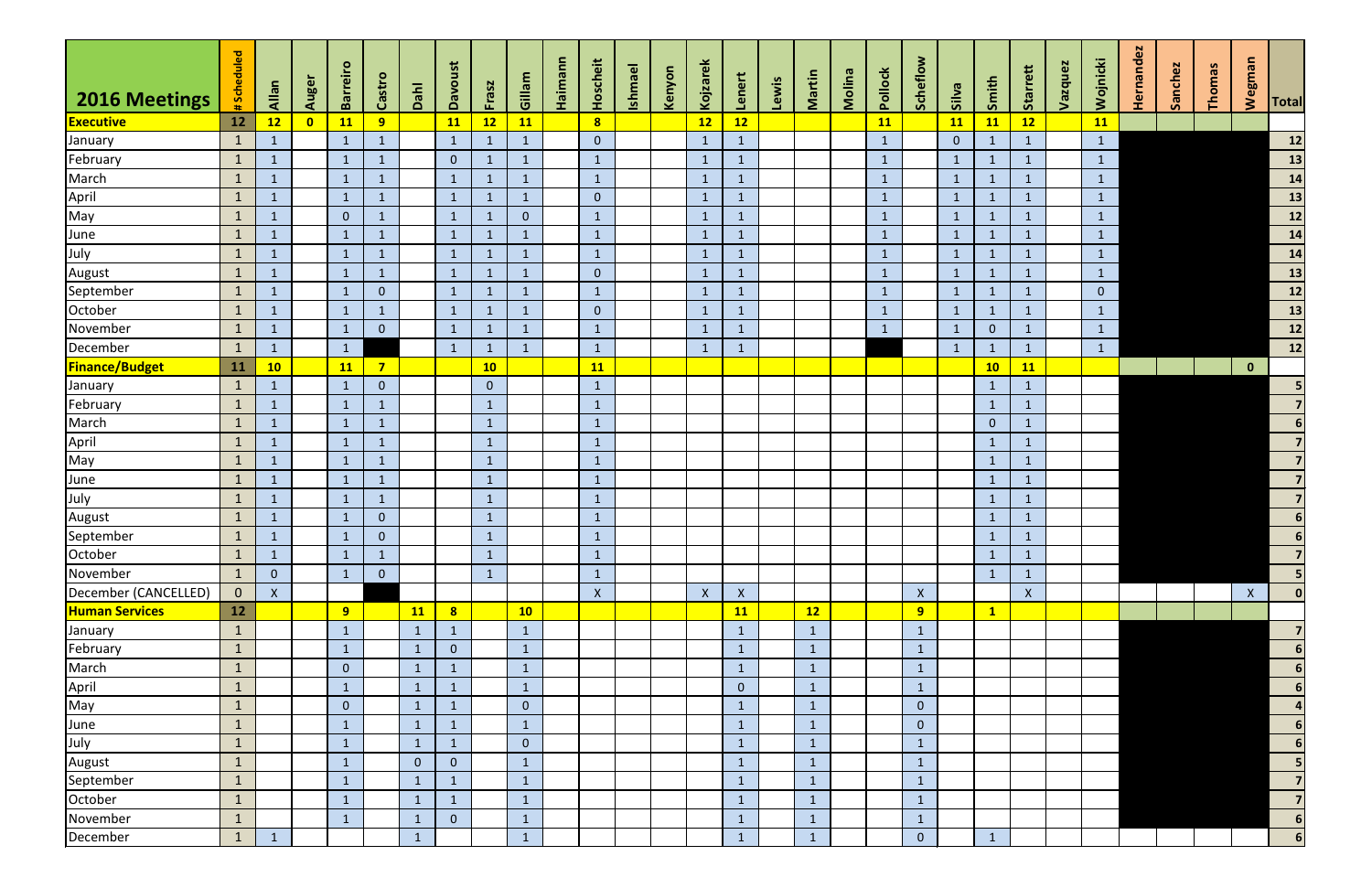| 2016 Meetings          | #Scheduled     | Allan            | Auger | <b>Barreiro</b> | Castro       | Dahl           | <b>Davoust</b> | Frasz | Gillam       | Haimann      | Hoscheit | <b>Ishmael</b> | Kenyon | Kojzarek     | Lenert         | Lewis        | Martin       | Molina         | Pollock        | Scheflow       | Silva        | Smith        | Starrett     | Vazquez        | Wojnicki  | Hernandez    | Sanchez      | Thomas         | <b>Wegman</b> | <b>Total</b>             |
|------------------------|----------------|------------------|-------|-----------------|--------------|----------------|----------------|-------|--------------|--------------|----------|----------------|--------|--------------|----------------|--------------|--------------|----------------|----------------|----------------|--------------|--------------|--------------|----------------|-----------|--------------|--------------|----------------|---------------|--------------------------|
| <b>Jobs</b>            | 12             |                  |       | 10              |              | 11             |                |       | <b>11</b>    |              |          |                |        |              | 10             |              |              | 9              | 8              |                |              |              |              | 8              |           | $\mathbf{1}$ | $\mathbf{1}$ | $\mathbf{0}$   |               |                          |
| January                | $\mathbf{1}$   |                  |       | $\mathbf{1}$    |              | $\mathbf{1}$   |                |       | $\mathbf{1}$ |              |          |                |        |              | $\mathbf{1}$   |              |              | $\overline{0}$ | $\mathbf{1}$   |                |              |              |              | $\mathbf{1}$   |           |              |              |                |               | $\boldsymbol{6}$         |
| February               | $\mathbf{1}$   |                  |       | $\mathbf{1}$    |              | $\mathbf{1}$   |                |       | $\mathbf{1}$ |              |          |                |        |              | $\mathbf{1}$   |              |              | $\mathbf{1}$   | $\mathbf{1}$   |                |              |              |              | $\overline{0}$ |           |              |              |                |               | $\boldsymbol{6}$         |
| March                  | $\mathbf{1}$   |                  |       | $\overline{0}$  |              | $\mathbf{1}$   |                |       | $\mathbf{1}$ |              |          |                |        |              | $\mathbf{1}$   |              |              | $\mathbf{1}$   | $\mathbf{1}$   |                |              |              |              | $\mathbf{1}$   |           |              |              |                |               | $\boldsymbol{6}$         |
| April                  | $\mathbf{1}$   |                  |       | $\mathbf{1}$    |              | $\mathbf{1}$   |                |       | $\mathbf{1}$ |              |          |                |        |              | $\overline{0}$ |              |              | $\mathbf{1}$   | $\mathbf{1}$   |                |              |              |              | $\mathbf{1}$   |           |              |              |                |               | $\boldsymbol{6}$         |
| May                    | $\mathbf{1}$   |                  |       | $\mathbf{1}$    |              | $\mathbf{1}$   |                |       | $\mathbf{1}$ |              |          |                |        |              | $\mathbf{1}$   |              |              | $\mathbf{1}$   | $\overline{0}$ |                |              |              |              | $\overline{0}$ |           |              |              |                |               | $\overline{\phantom{a}}$ |
| June                   | $\mathbf{1}$   |                  |       | $\mathbf{1}$    |              | $\mathbf{1}$   |                |       | $\mathbf{1}$ |              |          |                |        |              | $\mathbf{1}$   |              |              | $\overline{0}$ | $\mathbf{1}$   |                |              |              |              | $\overline{0}$ |           |              |              |                |               | $\overline{\mathbf{5}}$  |
| July                   | $\mathbf{1}$   |                  |       | $\mathbf{1}$    |              | $\mathbf{1}$   |                |       | $\mathbf{0}$ |              |          |                |        |              | $\mathbf{1}$   |              |              | $\mathbf{1}$   | $\overline{0}$ |                |              |              |              | $\mathbf{1}$   |           |              |              |                |               | $\overline{\mathbf{5}}$  |
| August                 | $\mathbf{1}$   |                  |       | $\mathbf{1}$    |              | $\overline{0}$ |                |       | $\mathbf{1}$ |              |          |                |        |              | $\mathbf{1}$   |              |              | $\overline{0}$ | $\mathbf{1}$   |                |              |              |              | $\mathbf{1}$   |           |              |              |                |               | $\overline{\mathbf{5}}$  |
| September              | $\mathbf{1}$   |                  |       | $\mathbf{1}$    |              | $\mathbf{1}$   |                |       | $\mathbf{1}$ |              |          |                |        |              | $\mathbf{1}$   |              |              | $\mathbf{1}$   | $\mathbf{1}$   |                |              |              |              | $\mathbf{1}$   |           |              |              |                |               | $\overline{7}$           |
| October                | $\mathbf{1}$   |                  |       | $\mathbf{1}$    |              | $\mathbf{1}$   |                |       | $\mathbf{1}$ |              |          |                |        |              | $\mathbf{1}$   |              |              | $\mathbf{1}$   | $\mathbf{1}$   |                |              |              |              | $\mathbf{1}$   |           |              |              |                |               | $\overline{7}$           |
| November               | $\mathbf{1}$   |                  |       | $\mathbf{1}$    |              | $\mathbf{1}$   |                |       | $\mathbf{1}$ |              |          |                |        |              | $\mathbf{1}$   |              |              | $\mathbf{1}$   | $\overline{0}$ |                |              |              |              | $\mathbf{1}$   |           |              |              |                |               | $6\phantom{1}$           |
| December               | $\mathbf{1}$   |                  |       |                 |              | $\mathbf{1}$   |                |       | $\mathbf{1}$ |              |          |                |        |              |                | $\mathbf{1}$ |              | $\mathbf{1}$   |                |                |              |              |              |                |           | $\mathbf{1}$ | $\mathbf{1}$ | $\overline{0}$ |               | $6\phantom{1}$           |
| Judicial/Public Safety | 12             |                  |       | 10              | <b>11</b>    |                | <b>11</b>      |       | $\mathbf{1}$ |              |          |                |        | 12           |                |              | 12           |                | 10             |                | 12           | $\mathbf{1}$ | $\bullet$    |                |           |              |              |                |               |                          |
| January                | $\mathbf{1}$   |                  |       | $\mathbf{1}$    |              |                | $\mathbf{1}$   |       |              |              |          |                |        | $\mathbf 1$  |                |              |              |                | $\mathbf{1}$   |                | $\mathbf{1}$ |              |              |                |           |              |              |                |               | $\overline{7}$           |
| February               | $\mathbf{1}$   |                  |       | $\mathbf{1}$    |              |                | $\mathbf{1}$   |       |              |              |          |                |        | $\mathbf 1$  |                |              |              |                | $\mathbf{1}$   |                | $\mathbf{1}$ |              |              |                |           |              |              |                |               | $\overline{7}$           |
| March                  | $\mathbf{1}$   |                  |       | $\overline{0}$  | $\mathbf{1}$ |                | $\mathbf{1}$   |       |              |              |          |                |        | $\mathbf{1}$ |                |              | $\mathbf{1}$ |                | $\mathbf{1}$   |                | $\mathbf{1}$ |              |              |                |           |              |              |                |               | $6\overline{6}$          |
| April                  | $\mathbf{1}$   |                  |       | $\mathbf{1}$    | $\mathbf{1}$ |                | $\mathbf{1}$   |       |              |              |          |                |        | $\mathbf{1}$ |                |              | $\mathbf{1}$ |                | $\mathbf{1}$   |                | $\mathbf{1}$ |              |              |                |           |              |              |                |               | $\overline{\mathbf{z}}$  |
| May                    | $\mathbf{1}$   |                  |       | $\mathbf{1}$    | 1            |                | $\mathbf{1}$   |       |              |              |          |                |        | $\mathbf{1}$ |                |              |              |                | $\overline{0}$ |                | $\mathbf{1}$ |              |              |                |           |              |              |                |               | $6\phantom{a}$           |
| June                   | $\vert$ 1      |                  |       | $\mathbf{1}$    | 1            |                | $\mathbf{1}$   |       |              |              |          |                |        | $\mathbf 1$  |                |              |              |                | $\mathbf{1}$   |                | $\mathbf{1}$ |              |              |                |           |              |              |                |               | $\overline{\mathbf{z}}$  |
| July                   | $\mathbf{1}$   |                  |       | $\mathbf{1}$    |              |                | $\mathbf{1}$   |       |              |              |          |                |        | $\mathbf{1}$ |                |              |              |                | $\mathbf{1}$   |                | $\mathbf{1}$ |              |              |                |           |              |              |                |               | $\overline{\mathbf{z}}$  |
| August                 | $\mathbf{1}$   |                  |       | $\mathbf{1}$    |              |                | $\mathbf{1}$   |       |              |              |          |                |        | $\mathbf 1$  |                |              |              |                | $\mathbf{1}$   |                | $\mathbf{1}$ |              |              |                |           |              |              |                |               | $\overline{7}$           |
| September              | $\mathbf{1}$   |                  |       | $\mathbf{1}$    | 1            |                | $\mathbf{1}$   |       |              |              |          |                |        | $\mathbf{1}$ |                |              |              |                | $\mathbf{1}$   |                | $\mathbf{1}$ |              |              |                |           |              |              |                |               |                          |
| October                | $\mathbf{1}$   |                  |       | $\mathbf{1}$    | $\mathbf{1}$ |                | $\mathbf{1}$   |       |              |              |          |                |        | $\mathbf{1}$ |                |              | $\mathbf{1}$ |                | $\mathbf{1}$   |                | $\mathbf{1}$ |              |              |                |           |              |              |                |               | $\overline{\mathbf{z}}$  |
| November               | $\mathbf{1}$   |                  |       | $\mathbf{1}$    | $\mathbf{1}$ |                | $\mathbf{1}$   |       |              |              |          |                |        | -1           |                |              |              |                | $\mathbf{1}$   |                | $\mathbf{1}$ |              |              |                |           |              |              |                |               | $\overline{\mathbf{z}}$  |
| December               | $\mathbf{1}$   |                  |       |                 |              |                |                |       | $\mathbf{1}$ |              |          |                |        |              | $\mathbf{1}$   |              |              |                |                |                | $\mathbf{1}$ | $\mathbf{1}$ | $\mathbf{0}$ |                |           |              |              |                |               | $6 \overline{6}$         |
| <b>Legislative</b>     | 11             |                  |       |                 |              |                |                |       |              | <b>11</b>    |          | 9              |        |              |                |              |              | 8              | 11             | $\overline{4}$ |              |              | 10           | 10             | $\bullet$ | $\mathbf{0}$ |              | $\mathbf{0}$   |               |                          |
| January                | $\mathbf{1}$   |                  |       |                 |              |                |                |       |              | $\mathbf{1}$ |          | $\mathbf{1}$   |        |              |                |              |              | $\mathbf{0}$   | $\mathbf{1}$   | $\mathbf{1}$   |              |              | $\mathbf{1}$ | $\mathbf{1}$   |           |              |              |                |               | 6                        |
| February               | $\mathbf{1}$   |                  |       |                 |              |                |                |       |              | $\mathbf{1}$ |          | $\mathbf{1}$   |        |              |                |              |              | $\mathbf{1}$   | $\mathbf{1}$   | $\mathbf{0}$   |              |              | $\mathbf{1}$ | $\mathbf{1}$   |           |              |              |                |               | $6\phantom{1}$           |
| March                  | $\mathbf{1}$   |                  |       |                 |              |                |                |       |              | $\mathbf{1}$ |          | $\mathbf{1}$   |        |              |                |              |              | $\mathbf{0}$   | $\mathbf{1}$   | $\mathbf{0}$   |              |              | $\mathbf{1}$ | $\mathbf{1}$   |           |              |              |                |               | $\overline{\mathbf{5}}$  |
|                        | $\mathbf{1}$   |                  |       |                 |              |                |                |       |              | $\mathbf{1}$ |          | $\mathbf{1}$   |        |              |                |              |              | $\mathbf{1}$   | $\mathbf{1}$   |                |              |              |              | $\mathbf 1$    |           |              |              |                |               | $\overline{7}$           |
| April<br>May           | $\mathbf{1}$   |                  |       |                 |              |                |                |       |              | $\mathbf{1}$ |          | $\mathbf{1}$   |        |              |                |              |              | $\mathbf{1}$   | $\mathbf{1}$   |                |              |              |              | $\mathbf{1}$   |           |              |              |                |               | $\overline{7}$           |
| June                   | $\mathbf{1}$   |                  |       |                 |              |                |                |       |              | $\mathbf{1}$ |          | $\mathbf{1}$   |        |              |                |              |              | $\mathbf{1}$   | $\mathbf{1}$   | $\mathbf{0}$   |              |              | $\mathbf{1}$ | $\mathbf{1}$   |           |              |              |                |               | $6\phantom{1}$           |
| July                   | $\mathbf{1}$   |                  |       |                 |              |                |                |       |              | $\mathbf{1}$ |          | $\overline{0}$ |        |              |                |              |              | $\mathbf{1}$   | $\mathbf{1}$   | $\mathbf{0}$   |              |              | $\mathbf{1}$ | $\mathbf{1}$   |           |              |              |                |               | $\overline{\mathbf{5}}$  |
| <b>August</b>          | $\mathbf{1}$   |                  |       |                 |              |                |                |       |              | $\mathbf{1}$ |          | $\overline{0}$ |        |              |                |              |              | $\mathbf{0}$   | $\mathbf{1}$   |                |              |              | $\mathbf{1}$ | $\mathbf{1}$   |           |              |              |                |               | $5\phantom{a}$           |
| September              | $\mathbf{1}$   |                  |       |                 |              |                |                |       |              | $\mathbf{1}$ |          | $\mathbf{1}$   |        |              |                |              |              | $\mathbf{1}$   | $\mathbf{1}$   | $\mathbf{0}$   |              |              | $\mathbf{1}$ | $\overline{0}$ |           |              |              |                |               | $5\overline{)}$          |
| October                | $\mathbf{1}$   |                  |       |                 |              |                |                |       |              | $\mathbf{1}$ |          | $\mathbf{1}$   |        |              |                |              |              | $\mathbf{1}$   | $\mathbf{1}$   | $\mathbf{0}$   |              |              |              | $\mathbf{1}$   |           |              |              |                |               | 6                        |
| November               | $\mathbf{1}$   |                  |       |                 |              |                |                |       |              | $\mathbf{1}$ |          | $\mathbf{1}$   |        |              |                |              |              | $\mathbf{1}$   | $\mathbf{1}$   | $\mathbf{0}$   |              |              | $\mathbf{0}$ | $\mathbf{1}$   |           |              |              |                |               | 5                        |
| December (CANCELLED)   | $\overline{0}$ | $\boldsymbol{X}$ |       |                 |              |                |                |       |              |              |          |                |        |              |                | X            |              |                |                |                | $\mathsf X$  |              | $\mathsf X$  |                | X         | X            |              | $\mathsf{X}$   |               | $\mathbf 0$              |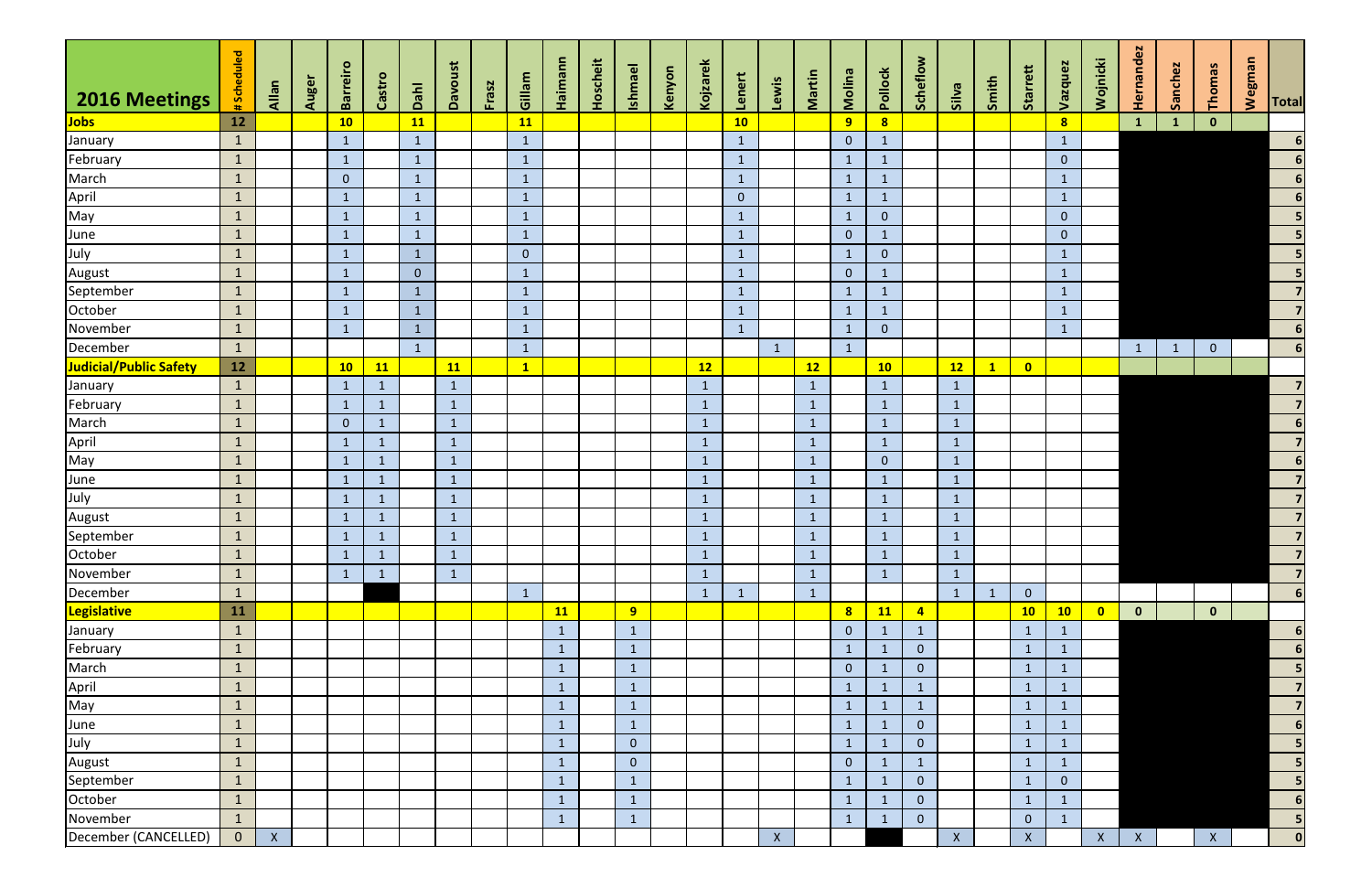|                       | #Scheduled     |                           |                | Barreiro |        |              | Davoust |              |              | Haimann        | <b>Hoscheit</b> | <b>Ishmael</b> |                 | Kojzarek     |                |                |        |                |              | Scheflow |                    |              | Starrett       | Vazquez        | Wojnicki | Hernandez    | Sanchez      | Thomas       | <b>Wegman</b> |                            |
|-----------------------|----------------|---------------------------|----------------|----------|--------|--------------|---------|--------------|--------------|----------------|-----------------|----------------|-----------------|--------------|----------------|----------------|--------|----------------|--------------|----------|--------------------|--------------|----------------|----------------|----------|--------------|--------------|--------------|---------------|----------------------------|
| 2016 Meetings         |                | Allan                     | Auger          |          | Castro | Dahl         |         | Frasz        | Gillam       |                |                 |                | Kenyon          |              | Lenert         | Lewis          | Martin | Molina         | Pollock      |          | silva              | Smith        |                |                |          |              |              |              |               | <b>Total</b>               |
| <b>Public Health</b>  | 11             | 10                        |                |          |        |              |         |              |              |                |                 | $\overline{7}$ |                 |              |                |                |        | $\overline{7}$ | 11           |          | 10                 |              | 10             | 9 <sup>°</sup> |          | $\mathbf{0}$ |              | $\mathbf{0}$ |               |                            |
| January               | $\mathbf{1}$   |                           |                |          |        |              |         |              |              |                |                 | $\mathbf{1}$   |                 |              |                |                |        | $\overline{0}$ | $\mathbf{1}$ |          | $\mathbf{1}$       |              | $\mathbf{1}$   | $\mathbf{1}$   |          |              |              |              |               | 6 <sup>1</sup>             |
| February              | $\mathbf{1}$   | $\mathbf{0}$              |                |          |        |              |         |              |              |                |                 | $\mathbf{1}$   |                 |              |                |                |        | $\overline{0}$ | $\mathbf{1}$ |          | $\mathbf{1}$       |              | $\mathbf{1}$   | $\mathbf{1}$   |          |              |              |              |               | 5                          |
| March                 | $\mathbf{1}$   | $\mathbf{1}$              |                |          |        |              |         |              |              |                |                 | $\overline{0}$ |                 |              |                |                |        | $\overline{0}$ | $\mathbf{1}$ |          | $\mathbf{1}$       |              | $\mathbf{1}$   | $\mathbf{1}$   |          |              |              |              |               | $\overline{\phantom{0}}$ 5 |
| April                 | $\mathbf{1}$   | 1                         |                |          |        |              |         |              |              |                |                 | $\mathbf{1}$   |                 |              |                |                |        | $\mathbf{1}$   | $\mathbf{1}$ |          | $\mathbf{1}$       |              | $\mathbf{1}$   | $\mathbf{1}$   |          |              |              |              |               | $\overline{7}$             |
| May                   | $\mathbf{1}$   | $\mathbf 1$               |                |          |        |              |         |              |              |                |                 | $\overline{0}$ |                 |              |                |                |        | $\mathbf{1}$   | $\mathbf{1}$ |          | $\mathbf{0}$       |              | $\mathbf{1}$   | $\mathbf{1}$   |          |              |              |              |               | $\overline{\mathbf{5}}$    |
| June                  | $\mathbf{1}$   |                           |                |          |        |              |         |              |              |                |                 | $\mathbf{1}$   |                 |              |                |                |        | $\mathbf{1}$   | $\mathbf{1}$ |          | $\mathbf{1}$       |              | $\mathbf{1}$   | $\mathbf{0}$   |          |              |              |              |               | $\overline{\phantom{a}}$   |
| July                  | $\mathbf{1}$   | 1                         |                |          |        |              |         |              |              |                |                 | $\overline{0}$ |                 |              |                |                |        | $\mathbf{1}$   | $\mathbf{1}$ |          | $\mathbf{1}$       |              | $\mathbf{1}$   | $\mathbf{1}$   |          |              |              |              |               | $\overline{\phantom{a}}$   |
| August                | $\mathbf{1}$   | $\mathbf{1}$              |                |          |        |              |         |              |              |                |                 | $\overline{0}$ |                 |              |                |                |        | $\mathbf{0}$   | $\mathbf{1}$ |          | $\mathbf{1}$       |              | $\mathbf{1}$   | $\mathbf{1}$   |          |              |              |              |               | $\overline{\phantom{0}}$ 5 |
| September             | $\mathbf{1}$   | $\mathbf 1$               |                |          |        |              |         |              |              |                |                 | $\mathbf{1}$   |                 |              |                |                |        | $\mathbf{1}$   | $\mathbf{1}$ |          | $\mathbf{1}$       |              | $\mathbf{1}$   | $\overline{0}$ |          |              |              |              |               | $6\overline{6}$            |
| October               | $\mathbf{1}$   | $\mathbf{1}$              |                |          |        |              |         |              |              |                |                 | $\mathbf{1}$   |                 |              |                |                |        | $\mathbf{1}$   | $\mathbf{1}$ |          | $\mathbf{1}$       |              | $\mathbf{1}$   | $\mathbf{1}$   |          |              |              |              |               | $\overline{7}$             |
| November              | $\mathbf{1}$   |                           |                |          |        |              |         |              |              |                |                 | $\mathbf{1}$   |                 |              |                |                |        | $\mathbf{1}$   | $\mathbf{1}$ |          | $\mathbf{1}$       |              | $\overline{0}$ |                |          |              |              |              |               | 6                          |
| December (CANCELLED)  | $\overline{0}$ | $\boldsymbol{\mathsf{X}}$ |                |          |        |              |         |              |              |                |                 | $\mathsf X$    |                 |              |                |                |        |                |              |          | $\pmb{\mathsf{X}}$ | $\mathsf{X}$ | $\mathsf{X}$   |                |          | $\mathsf{X}$ |              | $\mathsf{X}$ |               | 0                          |
| <b>Public Service</b> | <b>11</b>      | 10                        | <b>11</b>      |          |        |              |         |              |              | <b>11</b>      |                 |                | 11              |              |                | 9              |        | 5 <sub>5</sub> |              |          |                    | <b>11</b>    |                |                |          |              |              |              |               |                            |
| January               | $\mathbf{1}$   | 1                         | $\mathbf{1}$   |          |        |              |         |              |              | $\mathbf{1}$   |                 |                | $\mathbf{1}$    |              |                | $\mathbf{1}$   |        | $\mathbf{0}$   |              |          |                    | $\mathbf{1}$ |                |                |          |              |              |              |               | 6                          |
| February              | $\mathbf{1}$   | $\mathbf{1}$              | $\mathbf{1}$   |          |        |              |         |              |              | $\mathbf{1}$   |                 |                | $\mathbf{1}$    |              |                | $\mathbf{1}$   |        | $\overline{0}$ |              |          |                    | $\mathbf{1}$ |                |                |          |              |              |              |               | $\overline{\phantom{a}}$   |
| March                 | $\mathbf{1}$   |                           | $\mathbf{1}$   |          |        |              |         |              |              | $\mathbf{1}$   |                 |                | $\mathbf{1}$    |              |                | $\mathbf{1}$   |        | $\mathbf{1}$   |              |          |                    | $\mathbf{1}$ |                |                |          |              |              |              |               | $\overline{7}$             |
| April                 | $\mathbf{1}$   | $\sqrt{1}$                | $\mathbf{1}$   |          |        |              |         |              |              | $\mathbf{1}$   |                 |                | $\mathbf{1}$    |              |                | $\mathbf{1}$   |        | $\mathbf{0}$   |              |          |                    | $\mathbf{1}$ |                |                |          |              |              |              |               | $6\overline{6}$            |
| May                   | $\mathbf{1}$   |                           | $\mathbf{1}$   |          |        |              |         |              |              | $\mathbf{1}$   |                 |                | $\mathbf{1}$    |              |                | $\overline{0}$ |        | $\mathbf{1}$   |              |          |                    | $\mathbf{1}$ |                |                |          |              |              |              |               | $\overline{\phantom{a}}$ 6 |
| June                  | $\mathbf{1}$   | $\mathbf{1}$              | $\mathbf{1}$   |          |        |              |         |              |              | $\mathbf{1}$   |                 |                | $\mathbf{1}$    |              |                | $\mathbf{1}$   |        | $\mathbf{0}$   |              |          |                    | $\mathbf{1}$ |                |                |          |              |              |              |               | $\overline{\phantom{a}}$   |
| July                  | $\mathbf{1}$   | $\mathbf{1}$              | $\mathbf{1}$   |          |        |              |         |              |              | $\mathbf{1}$   |                 |                | $\mathbf{1}$    |              |                | $\overline{0}$ |        | $\overline{0}$ |              |          |                    | $\mathbf{1}$ |                |                |          |              |              |              |               | $\overline{\phantom{0}}$   |
| August                | $\mathbf{1}$   | $\mathbf{0}$              | $\mathbf{1}$   |          |        |              |         |              |              | $\mathbf{1}$   |                 |                | $\mathbf{1}$    |              |                | $\mathbf{1}$   |        | $\mathbf{1}$   |              |          |                    | $\mathbf{1}$ |                |                |          |              |              |              |               | $6\overline{6}$            |
| September             | $\sqrt{1}$     | $\mathbf 1$               | $\mathbf{1}$   |          |        |              |         |              |              | $\mathbf{1}$   |                 |                | $\mathbf{1}$    |              |                | $\mathbf{1}$   |        | $\mathbf 1$    |              |          |                    | $\mathbf{1}$ |                |                |          |              |              |              |               | $\overline{\phantom{a}}$   |
| October               | $\mathbf{1}$   |                           | $\mathbf 1$    |          |        |              |         |              |              | $\mathbf{1}$   |                 |                | $\mathbf{1}$    |              |                | $\mathbf{1}$   |        | $\mathbf{1}$   |              |          |                    | $\mathbf{1}$ |                |                |          |              |              |              |               | $\overline{7}$             |
| November              | $\sqrt{1}$     | $\mathbf{1}$              | $\mathbf{1}$   |          |        |              |         |              |              | $\mathbf 1$    |                 |                | $\vert 1 \vert$ |              |                | $\mathbf 1$    |        | $\mathbf 0$    |              |          |                    | $\mathbf 1$  |                |                |          |              |              |              |               | $6 \overline{6}$           |
| December (CANCELLED)  | $\overline{0}$ |                           |                |          |        |              |         |              |              |                |                 | $\mathsf{X}$   | $\mathsf{X}$    |              |                | $\mathsf{X}^-$ |        | $\mathsf X$    |              | X        |                    |              |                |                | X        |              |              |              | $\mathsf{X}$  | 0                          |
| Transportation        | 12             |                           |                |          |        |              |         | 12           | 12           | 10             | 9 <sub>o</sub>  |                |                 | 12           | 10             |                |        | $\overline{7}$ |              |          |                    | 12           |                |                |          |              | $\mathbf{1}$ |              |               |                            |
| January               | $\mathbf{1}$   |                           |                |          |        |              |         | $\mathbf{1}$ | $\mathbf{1}$ | $\mathbf{1}$   | $\mathbf{1}$    |                |                 | $\mathbf{1}$ | $\overline{0}$ |                |        | $\overline{0}$ |              |          |                    | $\mathbf{1}$ |                |                |          |              |              |              |               | 6                          |
| February              | $\mathbf{1}$   |                           |                |          |        |              |         |              | $\mathbf{1}$ | $\mathbf{1}$   | $\mathbf{1}$    |                |                 | $\mathbf{1}$ | $\mathbf{1}$   |                |        | $\mathbf{1}$   |              |          |                    | $\mathbf{1}$ |                |                |          |              |              |              |               | 8                          |
| March                 | $\mathbf{1}$   |                           |                |          |        |              |         |              | $\mathbf{1}$ | $\overline{0}$ | $\mathbf{1}$    |                |                 | $\mathbf{1}$ | $\mathbf{1}$   |                |        | $\mathbf{0}$   |              |          |                    | $\mathbf{1}$ |                |                |          |              |              |              |               | 6                          |
| April                 | $\mathbf{1}$   |                           |                |          |        |              |         | $\mathbf{1}$ | $\mathbf{1}$ | $\mathbf{1}$   | $\mathbf{1}$    |                |                 | $\mathbf{1}$ | $\mathbf{1}$   |                |        | $\mathbf{1}$   |              |          |                    | $\mathbf{1}$ |                |                |          |              |              |              |               | $\mathbf{8}$               |
| May                   | $\mathbf{1}$   |                           |                |          |        |              |         | $\mathbf{1}$ | $\mathbf{1}$ | $\mathbf{1}$   | $\overline{0}$  |                |                 | $\mathbf{1}$ | $\mathbf{1}$   |                |        | $\mathbf{1}$   |              |          |                    | $\mathbf{1}$ |                |                |          |              |              |              |               | $\overline{7}$             |
| June                  | $\mathbf{1}$   |                           |                |          |        |              |         | $\mathbf{1}$ | $\mathbf{1}$ | $\mathbf{1}$   | $\mathbf{1}$    |                |                 | $\mathbf{1}$ | $\mathbf{1}$   |                |        | $\overline{0}$ |              |          |                    | $\mathbf{1}$ |                |                |          |              |              |              |               | $\overline{7}$             |
| July                  | $\mathbf{1}$   |                           |                |          |        |              |         | -1           | $\mathbf{1}$ | $\mathbf{1}$   | $\overline{0}$  |                |                 | $\mathbf{1}$ | $\mathbf{1}$   |                |        | $\mathbf{1}$   |              |          |                    | $\mathbf{1}$ |                |                |          |              |              |              |               | $\overline{7}$             |
| August                | $\mathbf{1}$   |                           |                |          |        |              |         | -1           | $\mathbf{1}$ | 1              | $\mathbf{1}$    |                |                 | $\mathbf{1}$ | $\mathbf{0}$   |                |        | $\mathbf{1}$   |              |          |                    | $\mathbf{1}$ |                |                |          |              |              |              |               | $\overline{7}$             |
| September             | $\mathbf{1}$   |                           |                |          |        |              |         | $\mathbf{1}$ | $\mathbf{1}$ | $\mathbf{1}$   | $\mathbf{1}$    |                |                 | $\mathbf{1}$ | $\mathbf{1}$   |                |        | $\mathbf{1}$   |              |          |                    | $\mathbf{1}$ |                |                |          |              |              |              |               | $\boldsymbol{8}$           |
| October               | $\mathbf{1}$   |                           |                |          |        |              |         | $\mathbf 1$  | $\mathbf{1}$ | $\mathbf{1}$   | $\mathbf{1}$    |                |                 | $\mathbf{1}$ | $\mathbf{1}$   |                |        | $\mathbf{1}$   |              |          |                    | $\mathbf{1}$ |                |                |          |              |              |              |               | 8                          |
| November              | $\mathbf{1}$   |                           |                |          |        |              |         | $\mathbf{1}$ | $\mathbf{1}$ | $\mathbf{1}$   | $\mathbf{1}$    |                |                 | $\mathbf{1}$ | $\mathbf{1}$   |                |        | $\mathbf{0}$   |              |          |                    | $\mathbf{1}$ |                |                |          |              |              |              |               | 7                          |
| December              | $\mathbf{1}$   |                           | $\overline{0}$ |          |        | $\mathbf{1}$ |         |              | $1\,$        |                |                 |                |                 | 1            | $\mathbf{1}$   |                |        |                |              |          |                    | $\mathbf{1}$ |                |                |          |              | $\mathbf{1}$ |              |               | $\overline{7}$             |
|                       |                |                           |                |          |        |              |         |              |              |                |                 |                |                 |              |                |                |        |                |              |          |                    |              |                |                |          |              |              |              |               |                            |